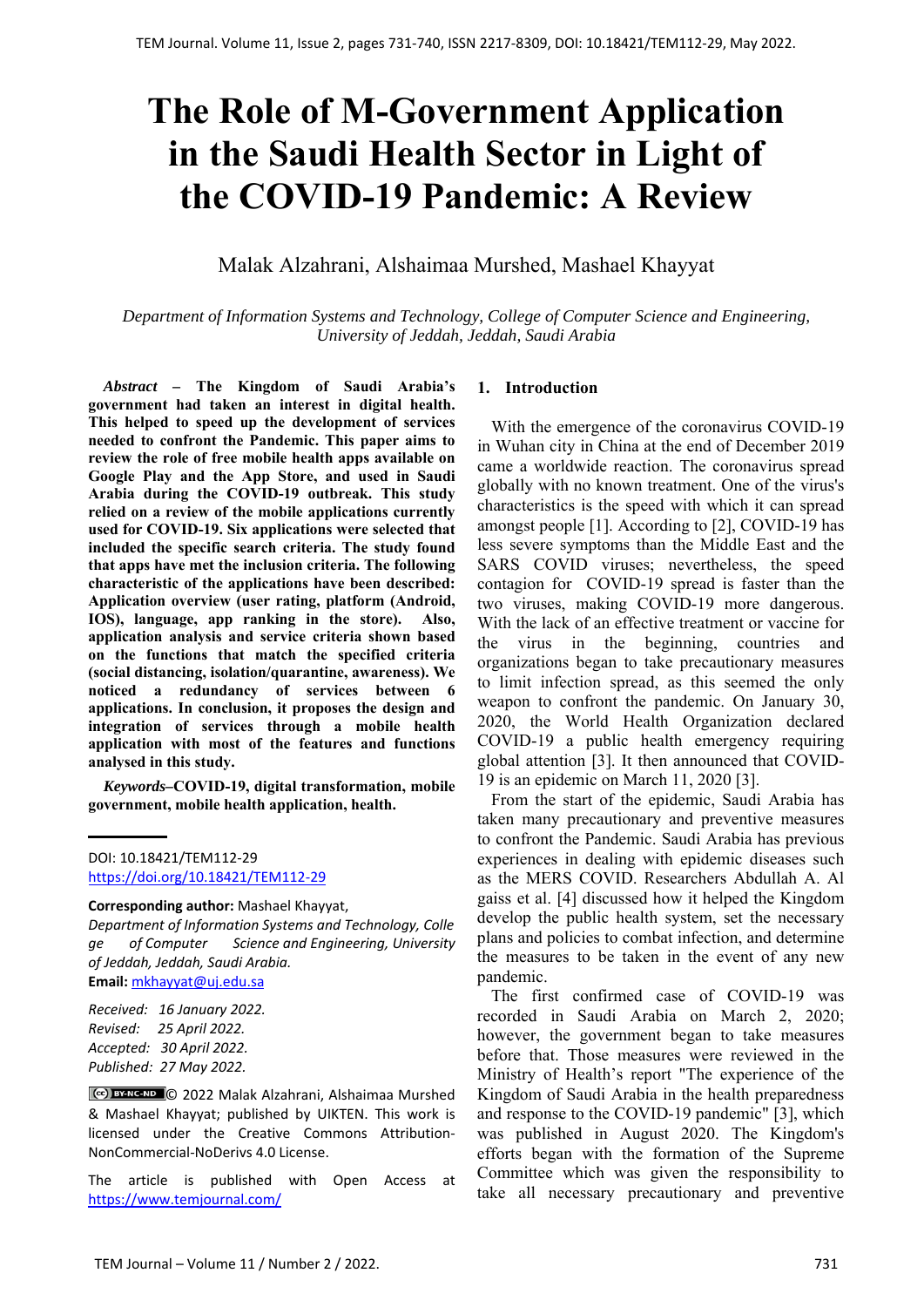measures to prevent the spread of the COVID-19 pandemic. The committee is chaired by the Minister of Health with six other ministries' participation in the first stage and later included 22 sectors and ministries that cooperate to confront the pandemic.

The role of technology has been prominent in light of the COVID-19 through various applications that have supported isolation/quarantine, case tracking. To help reduce the spread of infection and ensure the continuity and safety of life and business, and reduction many services and functions were transferred to be done remotely in the virtual environment.

To face the pandemic, the Kingdom has developed or updated several mobile applications to assess suspected cases or follow up on confirmed cases. The Kingdom provided tests, examinations, treatment, and vaccinations for free, without any compensation for all social segments, including citizens, residents, and violators of residency and work regulations without any consequences. This helped reach the largest possible number of community members, provide them with care and educate them. Based on what has been stated by the World Health Organization, Saudi Arabia's efforts helped to confront the COVID-19 pandemic and limit the spread of the epidemic [3]. We have noted several criteria that we will apply when choosing the applications whose role will be reviewed in relation to the pandemic. Those criteria are that the applications should be free, governmental, serving isolation/quarantine, social distancing, awareness, and be under the Ministry of Health's supervision.

The review is divided into several sections as follows: the first part of the review includes the background and related works, then the methodology, followed by the results of the search process, followed by discussion and conclusions, and concluding with Further research.

# **2. Background and Related Works**

#### *2.1. COVID-19 pandemic*

COVID-19 has had a destructive impact on public health; It has affected social life and had an economic impact that has reached up to 10% of the Gross Domestic Product in affected countries [5]. According to the World Health Organization, since the first suspected case of COVID-19 on December 1 2019, a total of 116,135,492 confirmed cases and 2,581,976 deaths were reported [6] up to March 8, 2021, evoking international fear. According to the Saudi Ministry of Health Dashboard [7], Saudi Arabia recorded 387 292 confirmed cases and 6528 deaths up to March 2021.

Several procedures and protocols were initiated by the Saudi Government [3] to confront the COVID-19 pandemic. These procedures encompass equipping the public stations and airports with temperature screening to pinpoint people with fevers, suspending domestic and international flights, social distancing, and isolation/quarantine of suspected and infected cases. On the other hand, multimedia and TV channels sought to raise individuals' awareness to prevent infection. Academics, researchers, scientists, and doctors are working hard to analyze, identify and find solutions to this epidemic to mitigate the risks and avoid more social and economic consequences. Several countries have taken the initiative to develop vaccines for this epidemic.

The Saudi Ministry of Health [3] has approved three vaccines for COVID-19, developed by AstraZeneca, Moderna, and Pfizer-BioNTech for use in the Kingdom. Vaccines were distributed free of charge to all citizens and residents of the Kingdom. The dashboard of the Saudi Ministry of Health [7] recorded 30,558,607 total tests taken and 46,288,357 doses of vaccines administered up to November 7, 2021.

#### *2.2. Importance of Mobile Government in Saudi Arabia*

#### **2.2.1. Transformation E-Government to M-Government**

A study was conducted by Kushchu and Halid Kuscu [8] to highlight the moving from egovernment to m-government and differentiate between them. The study states that Internet technologies have changed the way governments interact with citizens, how they present their different operations—making many government activities dependent on wireless mobile technologies. Also, despite the mobile government's importance, it is not considered an alternative solution to e-government. Still, both are complementary to the other to reach a successful digital transformation. The Saudi government's vision 2030 [9] has led to the implementation of the National Transformation Program to create a digital society. It accelerates the implementation of basic and digital infrastructure projects and sets various strategies for developing a robust information and communication technology (ICT) infrastructure, to enhance service provision and increase the economy's growth.

Starting in 2012, the Saudi government launched a complementary e-government initiative to assist government agencies in adopting the concept of mobile government by creating and launching mobile-based applications for e-services [10].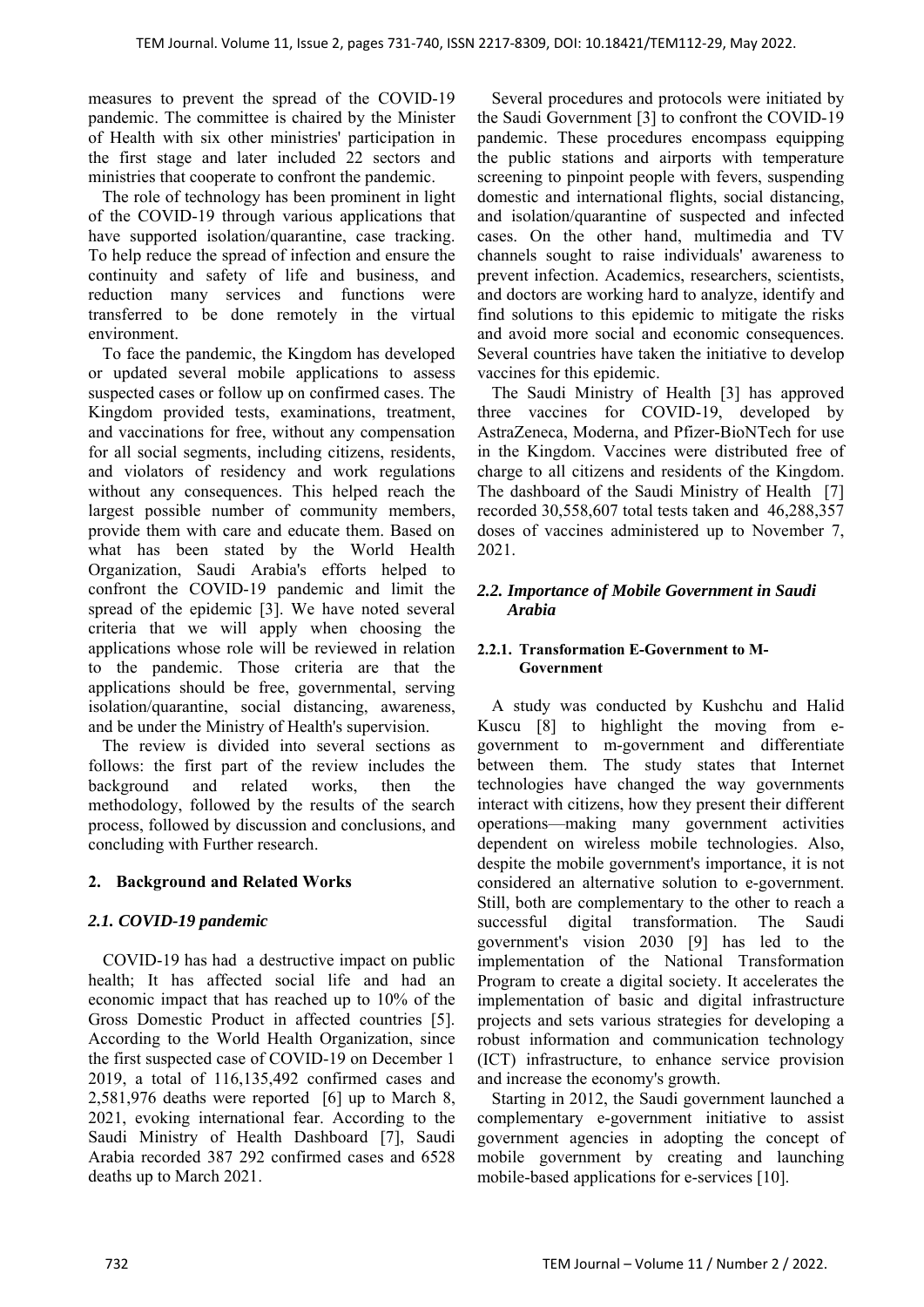Recently, the Saudi government has contributed significantly to support the digital transformation in the Kingdom. The Saudi Cabinet approved the Digital Government Authority's launch to open new horizons in digital government services and enrich the citizen's experience through proactive and integrated digital services.

#### **2.2.2. M-government in Saudi Arabia**

 Alotaibi, Houghton et al. [11] stated that the mobile government applications in the Kingdom of Saudi Arabia are still in their early stages. They found that the Technology Acceptance Model (TAM) is appropriate for knowing and measuring the factors that affect users' intentions to use government applications for Saudi Arabia's government. Alonazi, Beloff, et al. [12] proposed the Mobile Government Adoption and Utilization Model (MGAUM) to analyze and evaluate factors affecting user adoption and use of mobile government. Moreover, a study was performed by N. Alkhaldi [13] to explore the significant factors affecting users' intention to use mgovernment services using a research model.

Moreover, Al Sunaidi and Ahmed [14] stated that M-Government provides visible benefits to the citizens and Agencies in Saudi Arabia. However, specific challenges are encountered when implementing mobile government, such as trust issues, additional infrastructure cost, mobile device usage, user acceptance, and privacy and security concerns. These challenges vary from place to place.

#### **2.2.3. M-government in Saudi Arabia during COVID-19 pandemic**

According to the data released by the Communications and Information Technology Commission (CITC) [15] in the Kingdom of Saudi Arabia, mobile phone users in 2018 amounted to 42 million users. The proliferation of mobile devices in Saudi Arabia is among the main factors that revolutionized e-governance across the Kingdom.

During the COVID-19 pandemic, the Ministry of Health developed several applications to confront the pandemic and limit its spread, such as Tetamman.

The application aims to provide health care and protection for citizens and residents or those in isolation/quarantine. Another application developed to help prevent the spread of COVID-19 is Tabaud. The application works to track the spread of COVID-19. The Tawakkalna application also was developed during the pandemic; the application allows individuals to report any violation of gatherings or injuries and issue travel permits during the curfew period [16]. In contrast, the existing applications like Sehha, Sehhaty, and Mawid were used to facilitate and support during the pandemic.

According to the Ministry of Health (MOH), those applications maintain the privacy and security of their users. The Ministry of Health provides text messaging (SMS) service as part of many of its electronic services to subscribers of these services by sending SMS alerts at every stage of the electronic service. It is also used to attract subscribers' attention to everything new on the Ministry of Health's portal, including news, announcements, and health awareness to prevent diseases, epidemics, and viruses. More than 6.6 billion awareness and educational text messages have been sent regarding COVID-19 to fight rumors and urge citizens to take information from official sources [3]. The information is provided in different languages. Figure 1. shows some of the application timeline developments or announcements based on the MOH website. More than 200 pages were searched at an average of 9 news headlines per page, starting from March 27, 2021, and going back to previous dates in the period of the beginning of the COVID 19 epidemic [3].



*Figure 1. App Development /Announcement*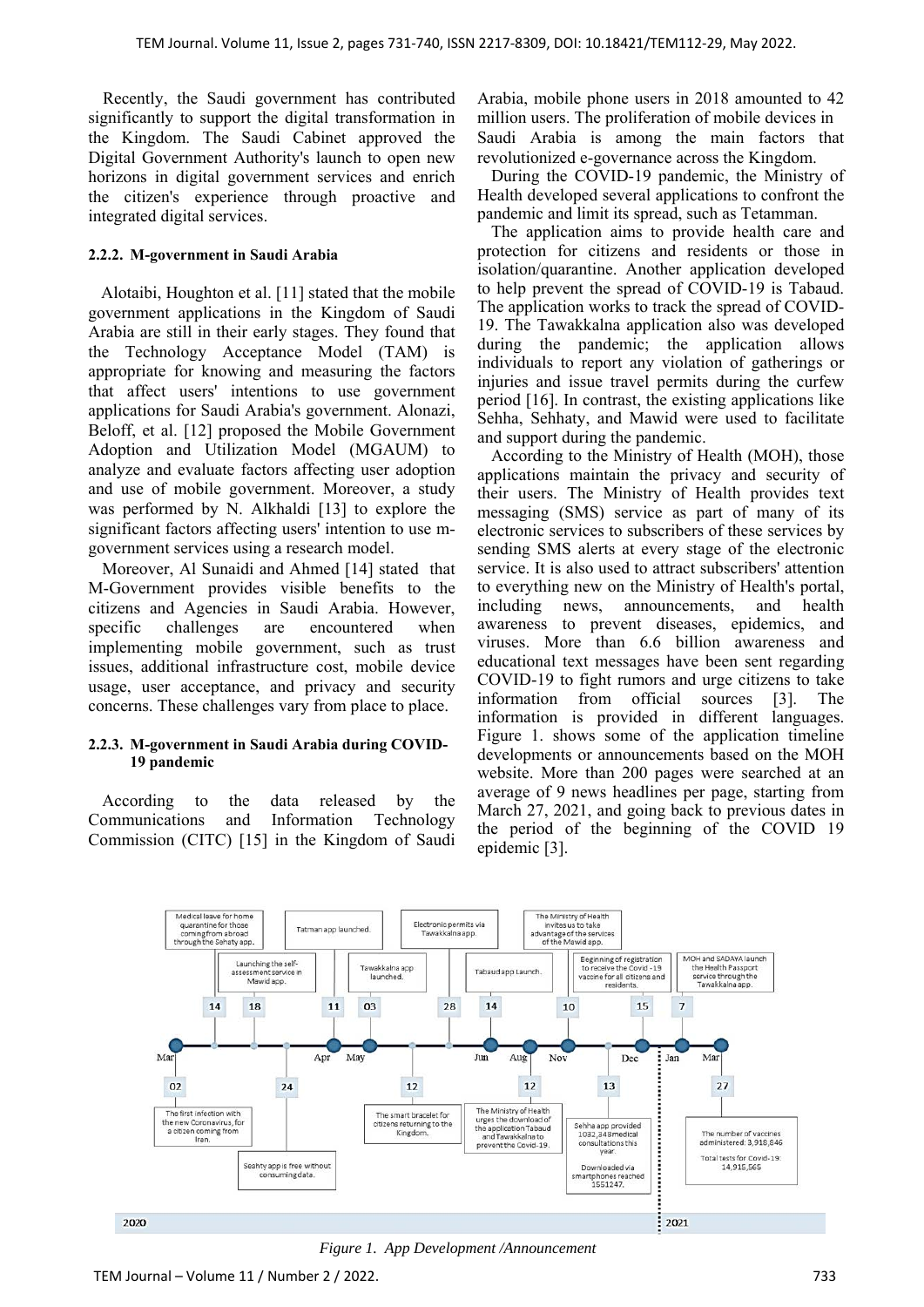Al-Ghamdi et al. [17] concluded that mobile phone applications used in the pandemic are effective tools to facilitate health care delivery for people infected with COVID-19, and to track COVID-19 patients. Applications have also been essential in controlling the spread of it.

## **3. Method**

 This study adopted a research strategy to identify the mobile applications developed or updated to manage the COVID-19 pandemic in the Kingdom of Saudi Arabia.

## *3.1. Research Question:*

 What is the role of free mobile health apps available on Google Play and App Store used in Saudi Arabia during the COVID-19 outbreak?

#### *3.2. Inclusion and Exclusion Criteria:*

 In the review, we relied on the mobile applications available and supported by the Saudi Ministry of Health; after that, we reviewed the applications **available** in the Android Google Play, and IOS App platforms. The inclusion criteria used to select these applications were:

- 1) a free and non-paid application;
- 2) approved by government agencies;
- 3) applications contain one of the keywords such as COVID-19 KSA and MOH Saudi Arabia.

The applications that do not meet these criteria are excluded from the review process.

## *3.3. Description of the Search:*

The Google Play and IOS App platforms were used in the search process to look for apps and compare them to those on the Saudi Ministry of Health's website. The following texts were used as search strings/keywords when looking for applications: "COVID-19", "KSA", "coronavirus", "corona".

We decided that the search process for the data should be conducted on the official Ministry of Health website as it is the main engine to confront the pandemic and is ran by the head of the Supreme Committee, represented by the Minister of Health. The website has a section dedicated to the mobile applications they supervise.

They were all free and for public use, whether citizens or residents.

Figure 2. illustrates the Model of the Review search, which will be mentioned in the Results We used this mechanism in the review to identify the applications to be reviewed which achieved the following characteristics: governmental application in Saudi Arabia, implemented or supervised by the Ministry of Health, free of charge, and aimed at the general public, generic, related to the COVID-19 pandemic, available in more than one language - at least English in addition to Arabic - and available on both platforms (Android, IOS). Then, we reviewed each of the apps to extract their services and features. Each author of this article separately explored the application services.



*Figure 2. Model of the review search*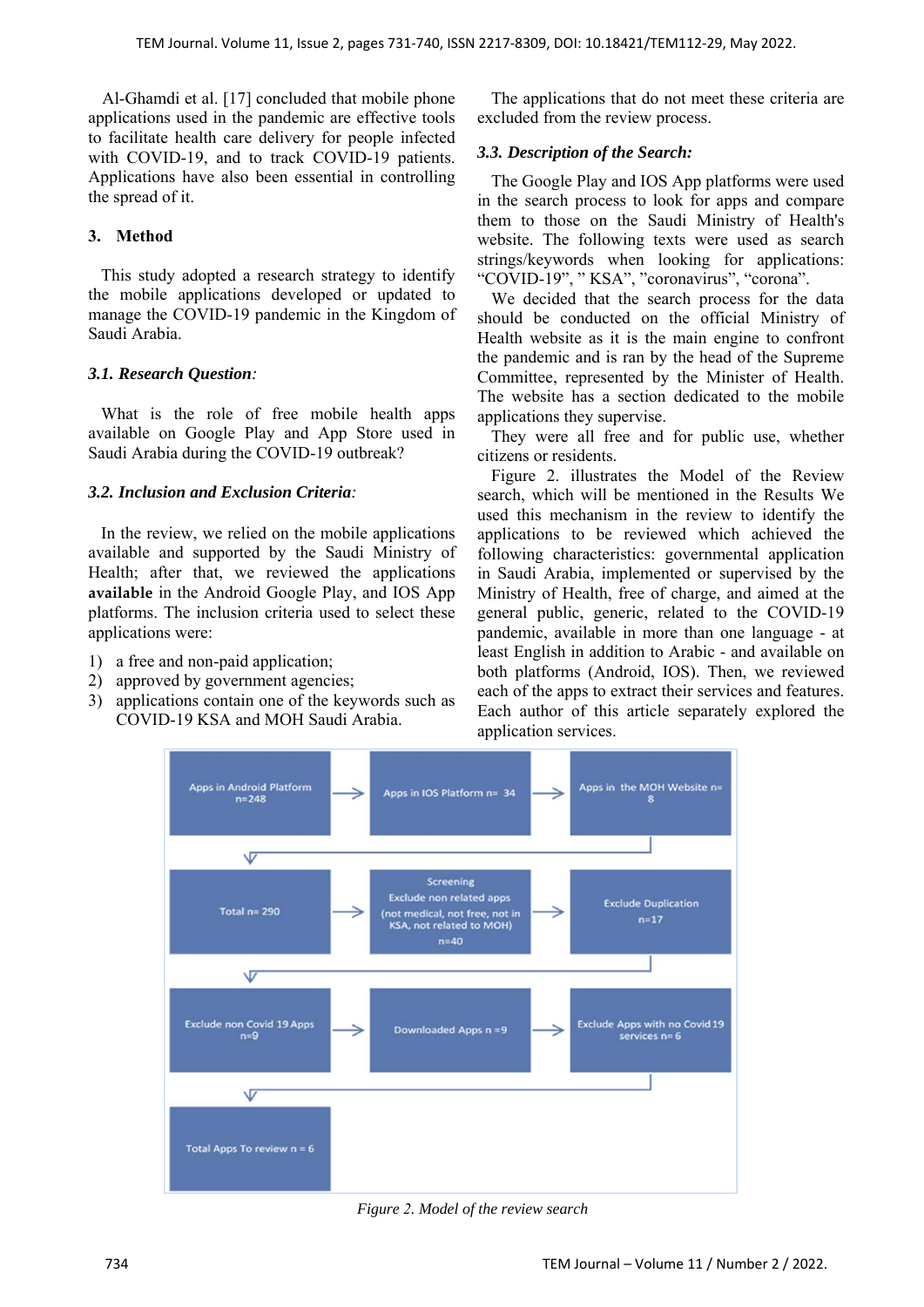Firstly, each author extracts all the services for each application; after that, they meet to compare and verify the extracted services. Second, each researcher has individually classified services based on specific.

Secondly, isolation means based on the infection control center [18]: separation between infected and non-infected persons, whereas quarantine is intended to isolate suspected infected persons, with the need to monitor the condition of the infected and, when any symptoms appear, seek medical help; accordingly, any service monitors the location of the infected or suspected infected person while ensuring that they do not leave the area of the isolation or quarantine, monitors their health status and provides them with medical care when needed, meets the isolation/quarantine criterion.

Finally, awareness is defined as knowing what exists or currently fully understanding a situation or subject based on facts or experience. Accordingly, any services that contain awareness or educational resources aiming to raise awareness in dealing with or understanding the pandemic fit the awareness criterion.

## **4. Results**

This section will show the findings of the selected mobile applications, after the review of the mobile applications. The review result was  $(n = 290)$ ; after that, we excluded non-related apps which resulted in  $(n= 40)$  applications. Then we excluded any duplications and reached (n=9) apps that we downloaded and researched finding that three of them do not have any service related to COVID-19. They were not excluded from the beginning because there was insufficient information about them in the application description. Consequently, the number of applications to be reviewed has become  $(n=6)$ 

#### *4.1. App brief & Features*

The applications identified from the methodology to be reviewed are Sehhaty, Tabaud, Tawakkalna, Tetamman, Mawid, Sehha. As a result, 28 functions of the six mobile applications were found. The services in each application are presented, analyzed, and assigned according to the three criteria (isolation/quarantine, social distancing, awareness) (see Table 2.) in the next section (Analysis section). Most of the applications were developed for multiple purposes, but no application was found to address all goals or situations. The functions and features of these applications are discussed below briefly.

#### **Sehhaty App**

Sehhaty is an application [16] to provide health services to individuals in Saudi Arabia. It allows the user's access to health information and several health services provided by various authorities in the health sector in the Kingdom. One of the essential services is booking an appointment for a COVID-19 test after conducting a self-evaluation for the virus's symptoms and services such as sharing sick leave.

#### **Tabaud App**

 The Tabaud application [19] was created to warn people who have encountered people who have COVID-19. The app operates by sending subliminal data from smartphones used by people with COVID-19 with their device data, under Google and Apple's policies to protect users' privacy. Users can get notifications through the app that they might have been in contact with an infected case or have been infected in the last 14 days. They can seek help from the Ministry of Health through the app.

#### **Tawakkalna App**

 When the Tawakkalna app [19] was developed, the aim was to automate granting permits during the lockdown curfew in collaboration with the Ministry of Health. This helped restrict the virus's spread while maintaining the ability of citizens to be mobile for emergency humanitarian purposes. The application was designed to address other needs and help a cautious return to normal process after the precautionary measures were eased and the curfew was lifted. It has become the authorized application in all areas for determining the user's health status using color codes. The green color represents the user has not been infected. In contrast, the brown color represents confirmed cases, and the orange color represents contacts who must adhere to home isolation/quarantine. The yellow color represents contacts permitted to return to work while taking preventive measures.

#### **Tetamman App**

 Tetamman is an application of the Saudi Ministry of Health [16], which provides protection and health care to citizens and residents in Saudi Arabia who were referred to health isolation/quarantine or home quarantine due to suspicion of or infection with the COVID-19. After logging into the application, the user must agree on an E-charter (it is a commitment to isolation/quarantine for 14 days and the obligation to respond to communication channels). The application is linked to a bracelet to monitor the location of the infected user.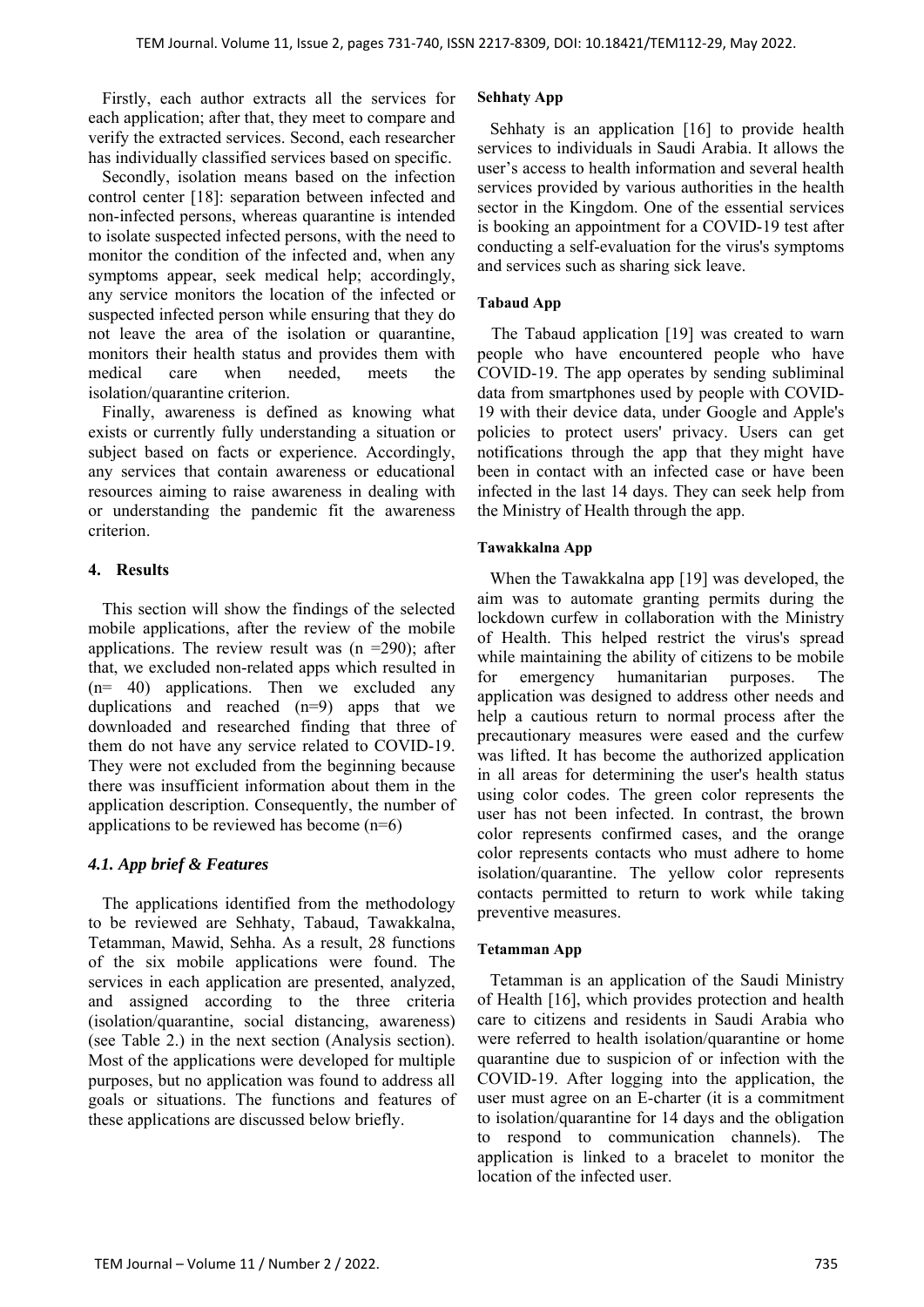#### **Mawid App**

Mawid is one of the Ministry of Health's applications [20]. It aims to enable the patient and the recipient of the service to book appointments at the primary health care centers in coordination with the Appointments department and to determine the nearest health center to the user. The application books the appointment remotely without the need to attend, amend, or cancel it in any hospital the patient is referred to.

#### **Sehha App**

The Sehha application [16] is designed to provide online medical consultations. The app allows users to seek medical advice from doctors who have been certified by the Ministry of Health in all medical specialties.

## *4.2. App characteristic (User ratings and languages)*

 As shown in Table 1., the summary of the applications was developed on both the IOS and Android platform and available in the App Store and Google Play. All of them were free and for the general users, whether citizens or residents. Each application has its privacy policy. 66% of the apps were developed in both Arabic and English. Some apps support more than two languages; for example, the Tawakkalna app supports seven languages, while the Tabaud app supports 22 languages. On the other hand, the Tawakkalna application received the highest rating in IOS 4.6, with 221K users. In comparison, the application of Mawid received the highest rating in Android 4.5 with the participation of 59K users.

The summary of the six evaluated apps, as shown in Table 2., shows that among the existing applications, we found that there are 8 services that serve the isolation/quarantine criteria. We found that 13 services serve the social distancing criteria for the distancing criteria, and 16 services that raise the criterion of awareness and education for the user. The following figure shows the percentage of services for each criterion, with the awareness service as the highest percentage (43%) followed by the distancing (35%) and isolation/quarantine (22%) (see Figure 3.).



*Figure 3. Mobile Health Services based on criteria*

# **5. Discussion**

## *5.1. Apps Effectiveness During COVID-19 Pandemic*

According to our research, our review is one of the first reviews about the evaluation of mobile applications used explicitly in Saudi Arabia during the COVID-19 pandemic. Our results identified six active applications used for different functions in the pandemic. In general, the review revealed the primary purposes for which mobile applications were launched and updated and the functions necessary to achieve these goals to prevent, mitigate, and contain COVID-19. The applications focused most of their services on three main criteria: isolation/quarantine, social distancing, and awareness.

The applications that are accessible and meet the inclusion criteria are Sehhaty, Tabaud, Tawakkalna, Tetamman, Mawid, Sehha. In particular, Tawakkalna, and Sehhaty are the two advanced applications for booking an appointment for COVID-19 testing and displaying test results. The Sehhaty application is the official application to book an appointment to obtain a COVID-19 vaccine. Based on the user's closest center health, Sehhaty and Mawidout, provided appointment booking at health centers. The Tawakkalna application has been distinguished in providing services to obtain a travel permit during the outbreak of COVID-19 or permits to exit the home during the home quarantine period and displays the user's health passport. Also, three out of six apps Tabaud, Tawakkalna, Tetamman have a contact tracing feature. Four out of six apps, Sehhaty, Tabaud, Tawakkalna, and Tetamman serve the standard of isolation/quarantine, sharing the diagnosis and adding contacts. On the other hand, Sehhaty and Sehha can book remote appointments for medical consultations to support social distancing. On the other hand, Sehhaty and Sehha can book remote appointments for medical consultations to support the social distancing standard. Saudi Arabia has taken digital health as a top priority for developing health services in the Kingdom. A number of applications have been developed, and new services have been launched in existing applications. The mobile government succeeded in activating mobile applications' role in obtaining the COVID-19 vaccine electronically through the Sehhaty app, and booking an appointment to conduct a survey and display the tests' results through Sehhaty and Tawakkalna. The m-government achieved its effectiveness during the pandemic and helped the Ministry of Health manage a critical situation. According to the Saudi Ministry of Health [7], the number of COVID-19 tests reached 30,558,607, while the number of vaccine doses reached 46,288,357 doses as of March 27, 2021.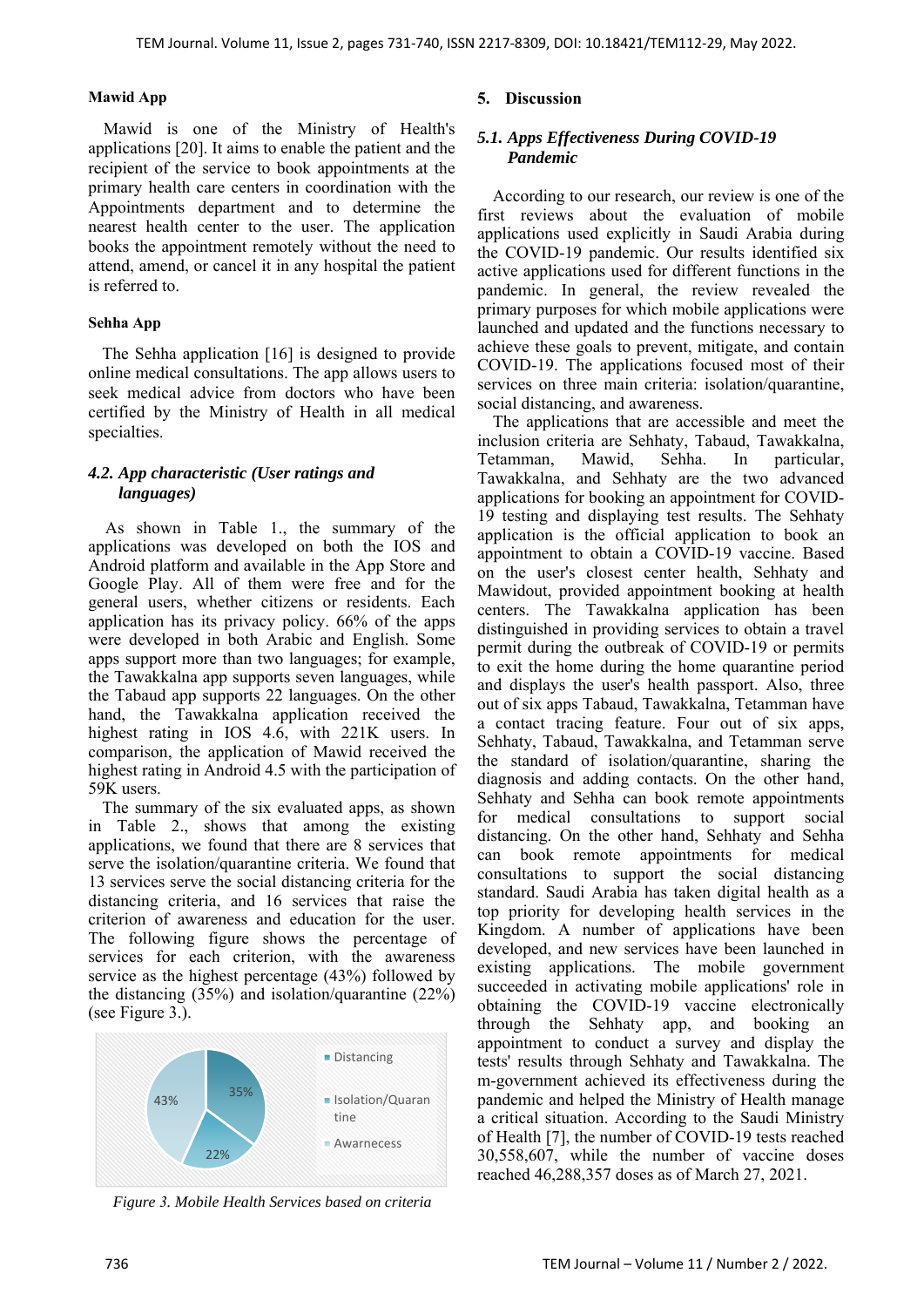According to the Ministry of Health report [3] more than 6.6 billion awareness messages and educational text messages have been sent and received regarding COVID-19 by mobile app. While Mawid application, which provides a central appointment reservation service, has registered 14 million people, and more than 60 million appointments have been booked through it. The telehealth service or virtual health care through Sehha app allows anyone to communicate with a doctor remotely. Also, the Tawakkalna app has registered 17 million users nine months after its launch in May 2020. All six applications were provided in at least two languages, Arabic and English. In contrast, the application Tabaud supported 22 different languages and Tawakkalna Aplication supported 7 languages (see Table 1.), that helped to activate services for the largest possible number of people and benefits in terms of using services and accessing awareness information.

People's interaction and awareness led to advanced centers in the App Store and Google Play in the health, fitness, and medicine categories (see Table 1.).

Through this systematic review, we noticed a duplication of services between the applications. Booking an appointment for the COVID-19 test, displaying the test results in Sehhaty and Tawakkalna, and booking appointments in health

*Table 1. Mobile health app characteristic* 

centers in Sehhaty and Mawid, and booking appointments remotely for medical consultations in Sehhaty and Sehha. Also, self-isolation/quarantine services and add contacts in Sehhaty and Tetamman.

#### *5.2. Limitations*

Six applications identified and reviewed through the research process, followed in the methodology section. Still, other applications that helped and supported withstanding the pandemic at the health and awareness level in Saudi Arabia and served the same criteria were not among the results that appeared in the research.

The review relied on user ratings and app ranking in stores to study applications' effectiveness. On the other hand, we could not use the number of downloads because the information policy differs between the App Store and Google Play, as the App Store does not share the number of downloads.

The available sources of information about the pandemic and the extent of its response are widely available. It was noted that more than one source when researching could be referred to from ministries' websites, official reports, and official news sources, which requires a great effort to research them and extract the required data.

|                    | <b>Android Platform</b>                                   |                      |                  | <b>IOS Platform</b>                                       |                      |                                                                                                                                                                                                                                                     |  |
|--------------------|-----------------------------------------------------------|----------------------|------------------|-----------------------------------------------------------|----------------------|-----------------------------------------------------------------------------------------------------------------------------------------------------------------------------------------------------------------------------------------------------|--|
| <b>Application</b> | Ranking                                                   | Rating<br>(out of 5) | <b>Download</b>  | Ranking                                                   | Rating<br>(out of 5) | <b>Languages</b>                                                                                                                                                                                                                                    |  |
| Sehhaty            | No <sub>1</sub><br>in (Category<br>Health and<br>Fitness) | 4.4(58k)             | $+1$<br>million  | No <sub>1</sub><br>in (Category<br>Health and<br>Fitness) | 3.9(8.4k)            | Two<br>languages<br>Arabic & English                                                                                                                                                                                                                |  |
| Tetamman           | No <sub>1</sub><br>in (Category<br>Medical)               | 3.9(5k)              | $+1$<br>million  | No <sub>1</sub><br>in (Category<br>Medical)               | 303(1.4k)            | Two languages<br>Arabic & English                                                                                                                                                                                                                   |  |
| Mawid              | No <sub>5</sub><br>in (Category<br>Health and<br>Fitness) | 4.8(98k)             | $+1$<br>million  | No <sub>3</sub><br>in (Category<br>Health and<br>Fitness) | 4.5(59k)             | Two languages<br>Arabic & English                                                                                                                                                                                                                   |  |
| Tabaud             | No 3<br>in (Category<br>Health and<br>Fitness)            | 4.5(12k)             | $+1$<br>million  | No 4<br>in (Category<br>Health and<br>Fitness)            | 4.6(4.3K)            | 23 Languages<br>English, Amharic, Arabic,<br>Bengali, Spanish, Burmese,<br>Portuguese, Filipino, French,<br>German, Hindi, Indonesian, Urdu<br>Japanese, Kazakh, Turkish<br>Korean, Malay, Russian,<br>Simplified, Chinese, Swahili,<br>Singhalese. |  |
| Tawakkalna         | No <sub>2</sub><br>in (Category<br>Health and<br>Fitness) | 4.6(221k)            | $+10$<br>million | No 2<br>in (Category<br>Health and<br>Fitness)            | 3.9(32k)             | Seven languages<br>English, Arabic, Bengali,<br>Filipino, Hindi,<br>Indonesian, Urdu                                                                                                                                                                |  |
| Sehha              | No <sub>3</sub><br>in (Category<br>Medical)               | 4.3(5k)              | $+500k$          | No <sub>3</sub><br>in (Category<br>Medical)               | 4.2 (506)            | Two Languages<br>Arabic, English                                                                                                                                                                                                                    |  |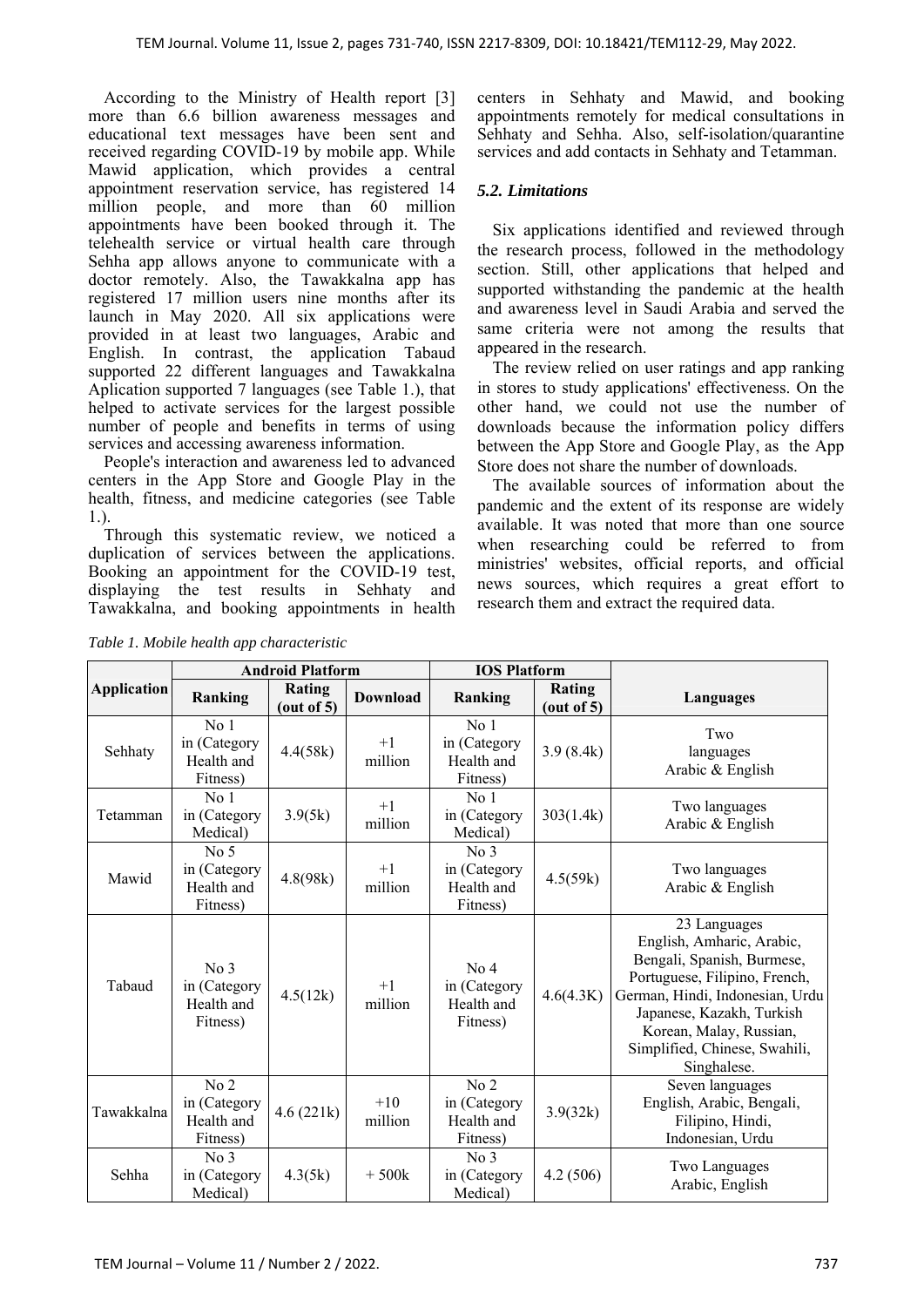| Table 2. Mobile Health app evaluation |  |
|---------------------------------------|--|
|---------------------------------------|--|

|                    |                                                                                                                               | <b>Social</b>     | Isolation/ | <b>Awareness</b> |
|--------------------|-------------------------------------------------------------------------------------------------------------------------------|-------------------|------------|------------------|
| <b>Application</b> |                                                                                                                               | <b>Distancing</b> | Quarantine | <b>Criteria</b>  |
|                    |                                                                                                                               | Criteria          | Criteria   |                  |
|                    | Book appointments<br>COVID-19 vaccine, rimary healthcare centers, medical                                                     |                   |            |                  |
|                    | consultations remotely).                                                                                                      |                   |            |                  |
|                    | Sick leave.                                                                                                                   |                   |            |                  |
|                    | Book an appointment for                                                                                                       |                   |            |                  |
| <b>Sehhaty</b>     | COVID-19 test, and view test results.                                                                                         |                   |            |                  |
|                    | Prevention and control of infection (add contacts, starting self-                                                             |                   |            |                  |
|                    | isolation/quarantine, review the awareness and educational                                                                    |                   |            |                  |
|                    | content about COVID-19, isolation, and quarantine).                                                                           |                   |            |                  |
|                    | Keep track of the vital signs (blood pressure, diabetes).                                                                     |                   |            |                  |
|                    | Search for medication in the nearest pharmacies that provide it.                                                              |                   |            |                  |
|                    | View the patient's medication list.                                                                                           |                   |            |                  |
|                    | Physical activity (calculating steps and walking).                                                                            |                   |            |                  |
|                    | Advice and tips about isolation/quarantine and the corona                                                                     |                   |            |                  |
|                    | infection.                                                                                                                    |                   |            |                  |
|                    | Starting self-isolation/quarantine.                                                                                           |                   |            |                  |
|                    | Determine the isolation/quarantine location.                                                                                  |                   |            |                  |
|                    | Show descending indicator of the isolation/quarantine.                                                                        |                   |            |                  |
| <b>Tetamman</b>    |                                                                                                                               |                   |            |                  |
|                    | Add contacts and update their information.                                                                                    |                   |            |                  |
|                    | Activate bracelet Tetamman.                                                                                                   |                   |            |                  |
|                    | Book an appointment for COVID-19 test.                                                                                        |                   |            |                  |
|                    | View test results.                                                                                                            |                   |            |                  |
|                    | Notifications, text messages, and calls alerts.                                                                               | $\checkmark$      |            |                  |
| Mawid              | Book an online appointment according to the appropriate time                                                                  | $\checkmark$      |            |                  |
|                    | Determine the nearest health center to the user                                                                               | $\checkmark$      |            |                  |
|                    | Share the diagnosis.                                                                                                          |                   |            |                  |
|                    | An awareness file about COVID-19, prepared by the Ministry of                                                                 |                   |            |                  |
|                    | Health                                                                                                                        |                   |            |                  |
| <b>Tabaud</b>      | The Ministry of Health's dashboard displays new cases, the<br>number of vaccinations, and the total number of people infected |                   |            |                  |
|                    | with COVID-19                                                                                                                 |                   |            |                  |
|                    | Share the diagnosis                                                                                                           |                   |            |                  |
|                    | Request movement and exit permits electronically and view                                                                     |                   |            |                  |
|                    | current permits.                                                                                                              |                   |            |                  |
|                    | Caution Mode.                                                                                                                 |                   |            |                  |
|                    | Book an appointment for COVID-19 test.                                                                                        |                   |            |                  |
| Tawakkalna         | View test results.                                                                                                            |                   |            |                  |
|                    | Ask for help.                                                                                                                 |                   |            |                  |
|                    | Health passport.                                                                                                              |                   |            |                  |
|                    | Health card.                                                                                                                  |                   |            |                  |
| Sehha              | Health assessment.                                                                                                            |                   |            |                  |
|                    | Medical consulting.                                                                                                           |                   |            |                  |

#### **6. Conclusions and Further Research**

The review presented in this paper included three criteria (distancing, isolation /quarantine, awareness) based on the World Health Organization recommendations, which the Kingdom of Saudi Arabia has used to define preventive measures and manage the pandemic. The selection of criteria was not subjective because it relied totally on the official apps announced by the Ministry of Health which served the instructions of the Ministry of Health during the pandemic. Saudi Arabia's advanced

technical infrastructure helped confront the pandemic and facilitate cooperation between sectors.

The growing number of smartphone users in Saudi Arabia aids the government in combating the pandemic. Smartphones have made it possible to swiftly reach the largest number of people to raise awareness and deliver instructions and processes in two or more languages, from defining roaming hours to arranging swab appointments. The applications offered the data needed to support pandemic decision - making. Quarantine, spacing, and isolation operations are all organized. As a result,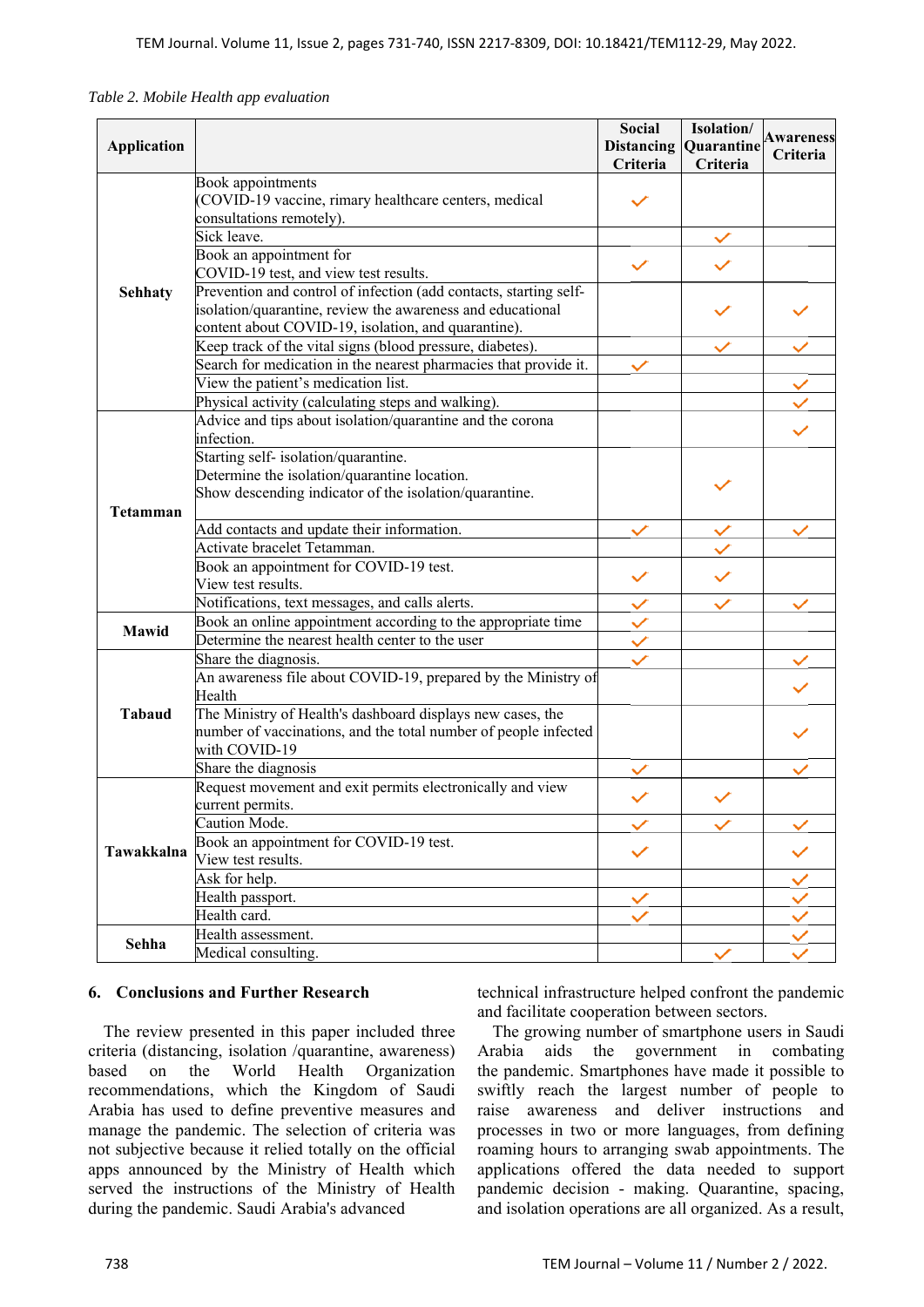we can see how effective the applications were during the pandemic and what impact they made. The apps' availability on both IOS and Android helped them reach most smartphone users. The government supported the apps by providing them free, with no expenses or legal consequences .

The services that have been provided through mobile applications have proven their effectiveness. Simultaneously, the duplication of services in the applications would confuse the user and reduce service effectiveness. In contrast, if the services were standardized and classification was made for them, a unified application that includes all services based on classification will help facilitate their use and increase their effectiveness.

Further research studies can be conducted in this field, such as a study to measure users' satisfaction with the services provided through government applications, a study to undertake the classification of services based on their purpose or type of service and a study on the possibility of developing a unified application based on the classification.

In addition, more research can be done using deferent data collection techniques such as conducting a survey to measure the ability of elderly citizens to use mobile applications in light of the Covid-19 pandemic could provide valuable insight. Since the data used in this study were secondary data, future studies such as beneficiary satisfaction or the effectiveness of the application can be measured and analyzed by collecting primary data.

Furthermore, to expand the scope of the study, it may be conceivable in the future to add nongovernment and private-sector applications that aided in facing the pandemic through a study. Because smartphone applications are only available through their respective stores, there is a difference in access to information number of download times between the Android and Apple stores to overcome this limitation, the platform that is missing data can be emailed a request for the information for research purposes in the future.

#### **References**

- [1]. Baloch, S., Baloch, M. A., Zheng, T., & Pei, X. (2020). The coronavirus disease 2019 (COVID-19) pandemic. *The Tohoku Journal of Experimental Medicine*, *250*(4), 271-278.
- [2]. Kannan, S. P. A. S., Ali, P. S. S., Sheeza, A., & Hemalatha, K. (2020). COVID-19 (Novel Coronavirus 2019)-recent trends. *Eur Rev Med Pharmacol Sci*, *24*(4), 2006-2011.
- [3]. MOH. (2020). Saudi Arabia's Experience in Health Preparedness and Response to COVID-19 Pandemic. Retrieved from: https://www.moh.gov.sa/en/Ministry/MediaCenter/Pu blications/Documents/COVID-19-NATIONAL.pdf [accessed: 15 Dec 2021].
- [4]. Algaissi, A. A., Alharbi, N. K., Hassanain, M., & Hashem, A. M. (2020). Preparedness and response to COVID-19 in Saudi Arabia: Building on MERS experience. *Journal of infection and public health*, *13*(6), 834-838.
- [5]. Boldog, P., Tekeli, T., Vizi, Z., Dénes, A., Bartha, F. A., & Röst, G. (2020). Risk assessment of novel coronavirus COVID-19 outbreaks outside China. *Journal of clinical medicine*, *9*(2), 571.
- [6]. World Health Organization, & World Health Organization. (2020). WHO coronavirus disease (COVID-19) dashboard. World Health Organization. Retrieved from: https://covid19.who.int/ [accessed: 15 Dec 2021].
- [7]. Moh, S. A. (2020). COVID19 Dashboard. Retrieved from: https://covid19.moh.gov.sa/ [accessed: 28 Dec 2021].
- [8]. Kushchu, I., & Kuscu, H. (2003, July). From Egovernment to M-government: Facing the Inevitable. In *the 3rd European Conference on e-Government* (pp. 253-260). MCIL Trinity College Dublin Ireland.
- [9]. Vision 2030, G. (2016). Government of Saudi Arabia. Saudi Government. Retrieved from: https://www.vision2030.gov.sa/ [accessed: 29 Dec 2021].
- [10]. E-Government Survey in Media.(2015). M-Government in Saudi Arabia: Connected and Innovative. Retrieved from: https://publicadministration.un.org/egovkb/enus/Resources/E-Government-Survey-in-Media/ID/1835/M-Government-in-Saudi-Arabia-Connected-and-Innovative [accessed: 29 Dec 2021].
- [11]. Alotaibi, R., Houghton, L., & Sandhu, K. (2017). Factors Influencing Users" Intentions to Use Mobile Government Applications in Saudi Arabia: TAM Applicability. *International Journal of Advanced Computer Science and Applications*, *8*(7), 200-211.
- [12]. Alonazi, M., Beloff, N., & White, M. (2018). MGAUM—towards a mobile government adoption and utilization model: the case of Saudi Arabia. *International Journal of Humanities and Social Sciences*, *12*(3), 459-466.
- [13]. Alkhaldi, A. N. (2018). A Model of the Major Factors Affecting User's Intention to use M-Government Services in Saudi Arabia: From User's Persective. *Journal of Global Business and Technology*, *14*(1), 68-81.
- [14]. Alsenaidy, A., & Ahmad, T. A. U. S. E. E. F. (2012). A review of current state m-government in Saudi Arabia. *Global Engineers & Technologists Review*, *2*(5), 5-8.
- [15]. Singh, A. K., & Sharma, S. D. (2020). Digital Era in the Kingdom of Saudi Arabia: Novel Strategies of the Telecom Service Providers Companies. *Webology*, *17*(1).
- [16]. MOH. (2021). Ministry of Health Apps for Smartphones. Retrieved from: https://www.moh.gov.sa/en/Support/Pages/MobileAp p.aspx [accessed: 05 January 2022].